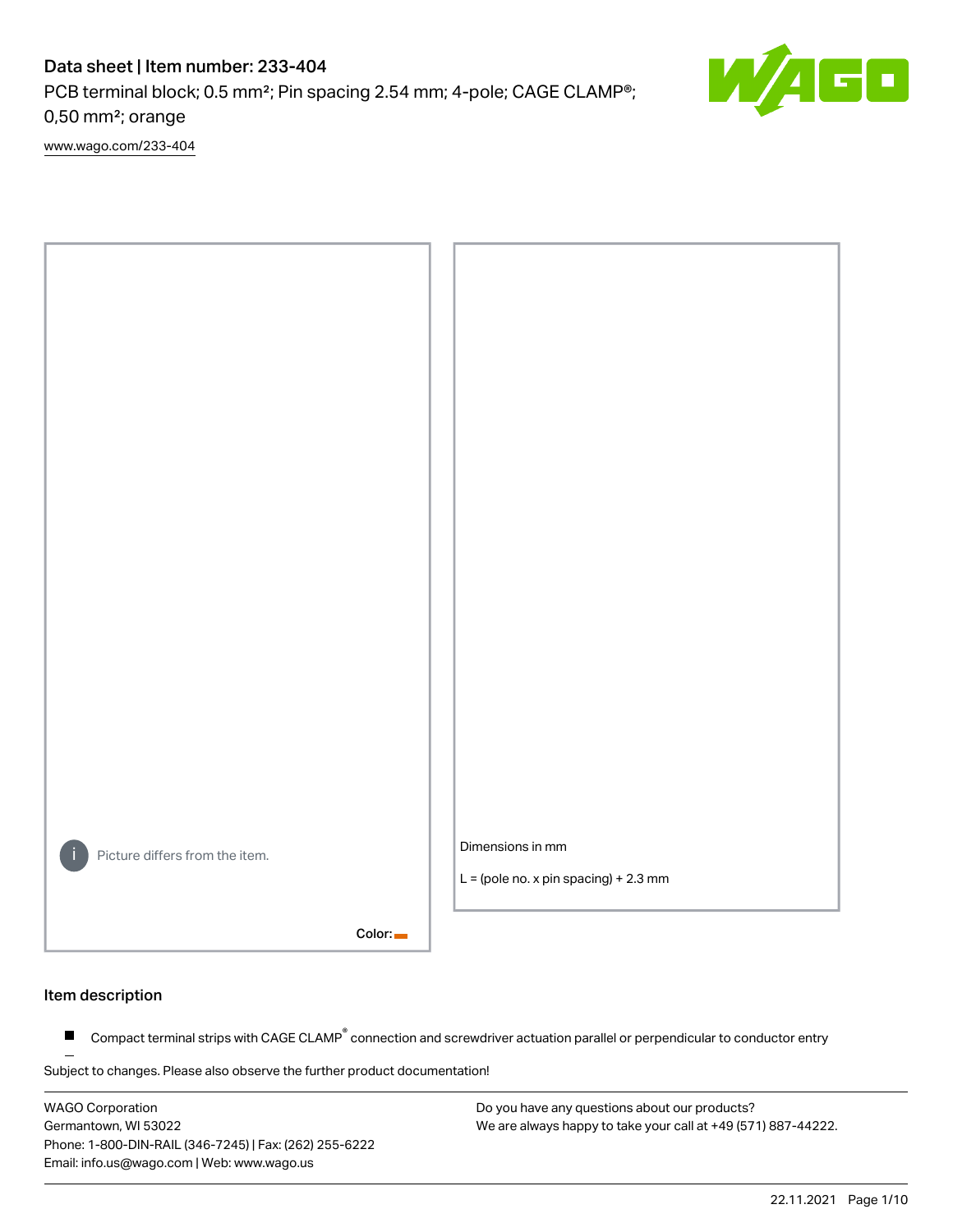[www.wago.com/233-404](http://www.wago.com/233-404)



- **Double solder pins for high mechanical stability**
- **Custom color combinations**

# Data

# Notes

| Variants: | Other pole numbers<br>Other colors<br>Mixed-color PCB connector strips<br>Direct marking<br>Other versions (or variants) can be requested from WAGO Sales or<br>configured at https://configurator.wago.com/ |
|-----------|--------------------------------------------------------------------------------------------------------------------------------------------------------------------------------------------------------------|
|           |                                                                                                                                                                                                              |

# Electrical data

#### IEC Approvals

| Ratings per                 | IEC/EN 60664-1                                            |
|-----------------------------|-----------------------------------------------------------|
| Rated voltage (III / 3)     | 63 V                                                      |
| Rated surge voltage (III/3) | $2.5$ kV                                                  |
| Rated voltage (III/2)       | 160 V                                                     |
| Rated surge voltage (III/2) | $2.5$ kV                                                  |
| Nominal voltage (II/2)      | 320 V                                                     |
| Rated surge voltage (II/2)  | $2.5$ kV                                                  |
| Rated current               | 6 A                                                       |
| Legend (ratings)            | (III / 2) ≙ Overvoltage category III / Pollution degree 2 |

# UL Approvals

| Approvals per                  | UL 1059 |
|--------------------------------|---------|
| Rated voltage UL (Use Group B) | 150 V   |
| Rated current UL (Use Group B) |         |

## CSA Approvals

| Approvals per                   | CSA   |
|---------------------------------|-------|
| Rated voltage CSA (Use Group B) | 150 V |
| Rated current CSA (Use Group B) |       |

# Connection data

| Total number of connection points |  |
|-----------------------------------|--|
|-----------------------------------|--|

Subject to changes. Please also observe the further product documentation!

| <b>WAGO Corporation</b>                                | Do you have any questions about our products?                 |
|--------------------------------------------------------|---------------------------------------------------------------|
| Germantown, WI 53022                                   | We are always happy to take your call at +49 (571) 887-44222. |
| Phone: 1-800-DIN-RAIL (346-7245)   Fax: (262) 255-6222 |                                                               |
| Email: info.us@wago.com   Web: www.wago.us             |                                                               |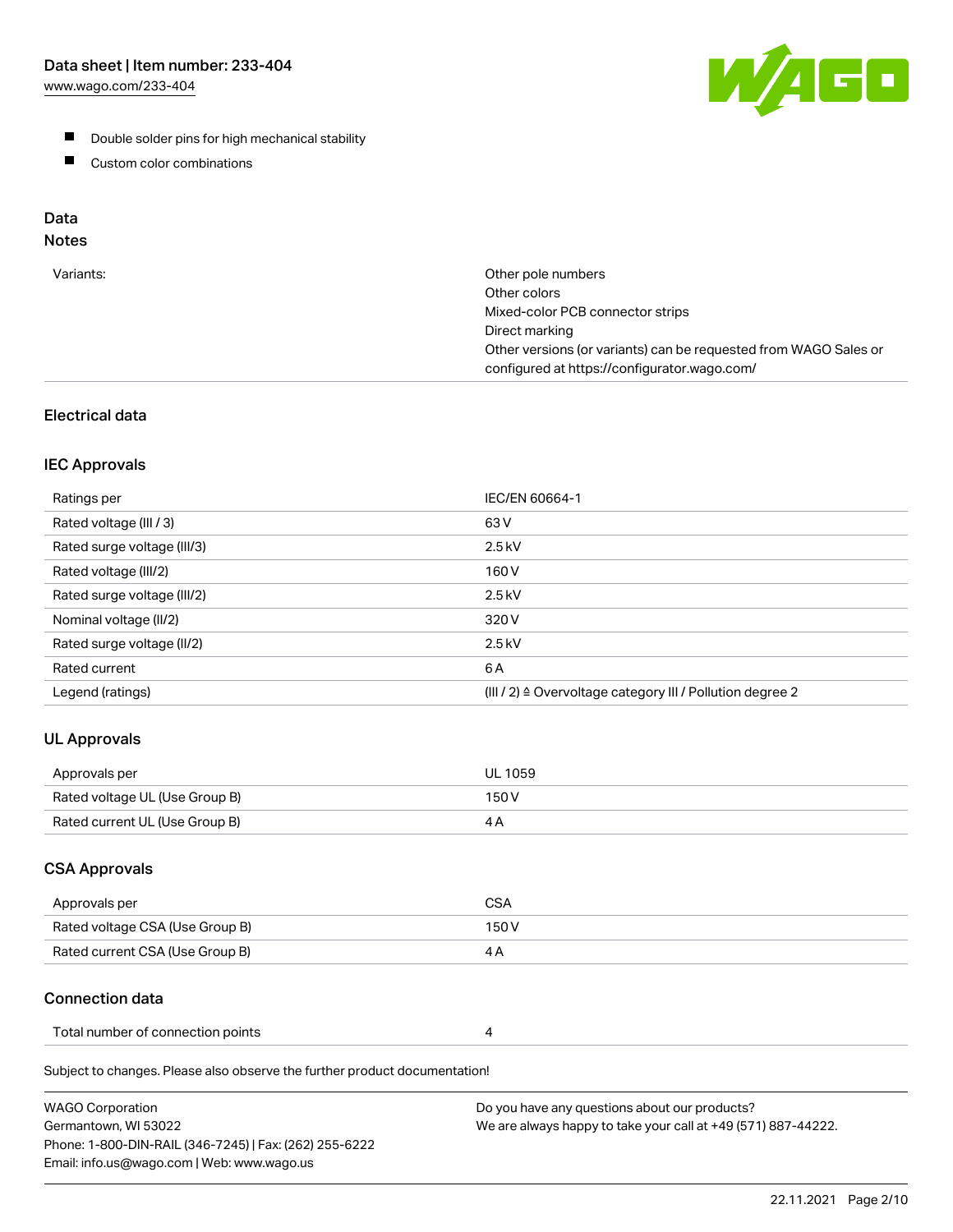[www.wago.com/233-404](http://www.wago.com/233-404)



| Total number of potentials |  |
|----------------------------|--|
| Number of connection types |  |
| Number of levels           |  |

#### Connection 1

| Connection technology                             | CAGE CLAMP                                                                                                                                                                          |
|---------------------------------------------------|-------------------------------------------------------------------------------------------------------------------------------------------------------------------------------------|
| <b>Actuation type</b>                             | Operating tool                                                                                                                                                                      |
| Solid conductor                                   | $0.080.5$ mm <sup>2</sup> / 28  20 AWG                                                                                                                                              |
| Fine-stranded conductor                           | $0.080.5$ mm <sup>2</sup> / 28  20 AWG                                                                                                                                              |
| Fine-stranded conductor; with insulated ferrule   | $0.25 \text{ mm}^2$                                                                                                                                                                 |
| Fine-stranded conductor; with uninsulated ferrule | $0.25 \text{ mm}^2$                                                                                                                                                                 |
| Note (conductor cross-section)                    | Terminating 0.75 mm <sup>2</sup> /18 AWG conductors is possible; however<br>insulation diameter allows only every other clamping unit to be<br>terminated with this conductor size. |
| Strip length                                      | $56$ mm / 0.2  0.24 inch                                                                                                                                                            |
| Conductor connection direction to PCB             | 30 <sup>°</sup>                                                                                                                                                                     |
| Number of poles                                   | 4                                                                                                                                                                                   |

#### Physical data

| Pin spacing                          | $2.54$ mm $/ 0.1$ inch |
|--------------------------------------|------------------------|
| Width                                | 12.46 mm / 0.491 inch  |
| Height                               | 15.7 mm / 0.618 inch   |
| Height from the surface              | 11.7 mm / 0.461 inch   |
| Depth                                | 12.1 mm / 0.476 inch   |
| Solder pin length                    | 4 mm                   |
| Solder pin dimensions                | $0.5 \times 0.75$ mm   |
| Drilled hole diameter with tolerance | 1 1 $(+0.1)$ mm        |

## PCB contact

| PCB Contact                         | THT                                      |
|-------------------------------------|------------------------------------------|
| Solder pin arrangement              | over the entire terminal strip (in-line) |
| Number of solder pins per potential |                                          |

## Material data

| Color          | orange |
|----------------|--------|
| Material group |        |

Subject to changes. Please also observe the further product documentation!

| <b>WAGO Corporation</b>                                | Do you have any questions about our products?                 |
|--------------------------------------------------------|---------------------------------------------------------------|
| Germantown, WI 53022                                   | We are always happy to take your call at +49 (571) 887-44222. |
| Phone: 1-800-DIN-RAIL (346-7245)   Fax: (262) 255-6222 |                                                               |
| Email: info.us@wago.com   Web: www.wago.us             |                                                               |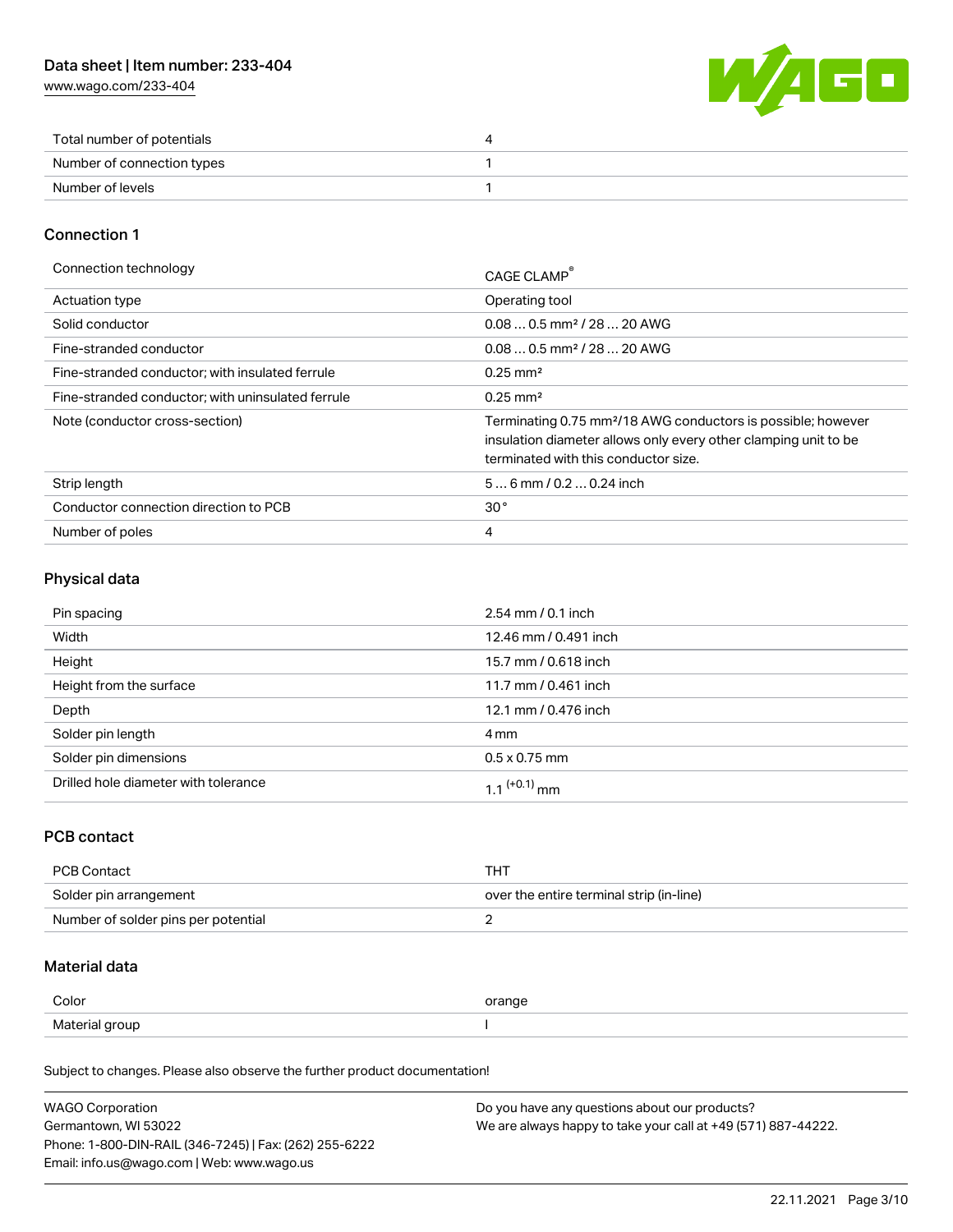[www.wago.com/233-404](http://www.wago.com/233-404)



| Insulation material         | Polyamide (PA66)                        |
|-----------------------------|-----------------------------------------|
| Flammability class per UL94 | V <sub>0</sub>                          |
| Clamping spring material    | Chrome nickel spring steel (CrNi)       |
| Contact material            | Electrolytic copper ( $E_{\text{Cu}}$ ) |
| Contact plating             | tin-plated                              |
| Fire load                   | $0.024$ MJ                              |
| Weight                      | 1.5g                                    |
|                             |                                         |

#### Environmental requirements

| Limit temperature range | $-60+105 °C$ |
|-------------------------|--------------|
|                         |              |

#### Commercial data

| <b>Product Group</b>  | 4 (Printed Circuit) |
|-----------------------|---------------------|
| PU (SPU)              | 400 (100) Stück     |
| Packaging type        | box                 |
| Country of origin     | CН                  |
| <b>GTIN</b>           | 4045454049942       |
| Customs tariff number | 8536904000          |

## Approvals / Certificates

#### Country specific Approvals

| Logo | Approval                                      | <b>Additional Approval Text</b> | Certificate<br>name   |
|------|-----------------------------------------------|---------------------------------|-----------------------|
|      | <b>CCA</b><br><b>DEKRA Certification B.V.</b> | EN 60998                        | NTR NL<br>6946        |
| KEMA | <b>CCA</b><br>DEKRA Certification B.V.        | EN 60998                        | 2153951.01            |
|      | <b>CCA</b><br>DEKRA Certification B.V.        | EN 60947-7-4                    | <b>NTR NL</b><br>7786 |
|      | <b>CSA</b><br><b>DEKRA Certification B.V.</b> | C22.2                           | 1465035               |

Subject to changes. Please also observe the further product documentation!

| <b>WAGO Corporation</b>                                | Do you have any questions about our products?                 |
|--------------------------------------------------------|---------------------------------------------------------------|
| Germantown, WI 53022                                   | We are always happy to take your call at +49 (571) 887-44222. |
| Phone: 1-800-DIN-RAIL (346-7245)   Fax: (262) 255-6222 |                                                               |
| Email: info.us@wago.com   Web: www.wago.us             |                                                               |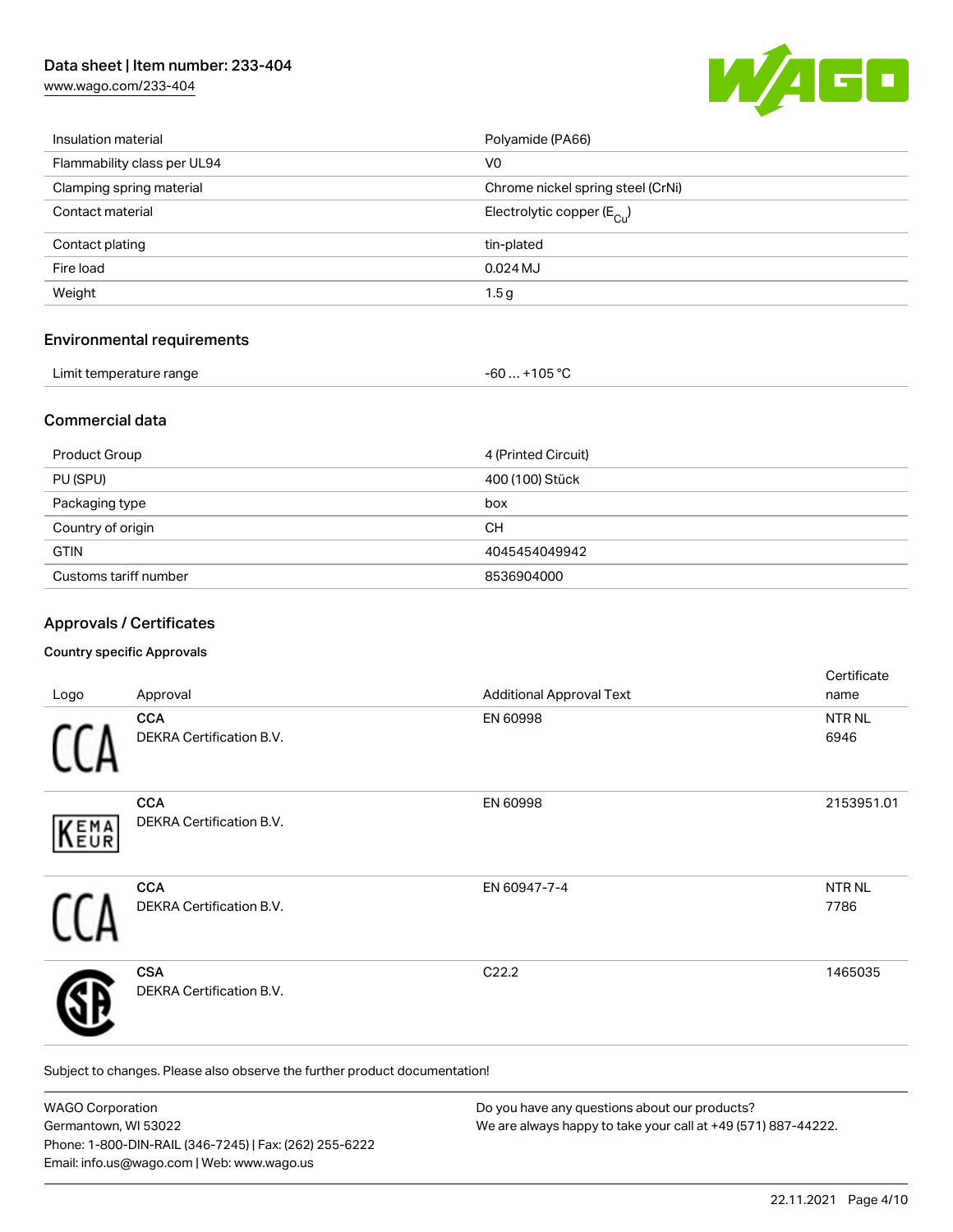



KEMA/KEUR DEKRA Certification B.V. EN 60947-7-4 71-111040

Ship Approvals

|      | <b>ABS</b>                                              |                          |                                   |
|------|---------------------------------------------------------|--------------------------|-----------------------------------|
| ABS. | American Bureau of Shipping                             | $\overline{\phantom{0}}$ | $19-$<br>HG1869876-<br><b>PDA</b> |
|      | <b>DNV GL</b><br>Det Norske Veritas, Germanischer Lloyd |                          | TAE000016Z                        |

#### UL-Approvals

|      |                               |                                 | Certificate |
|------|-------------------------------|---------------------------------|-------------|
| Logo | Approval                      | <b>Additional Approval Text</b> | name        |
|      | UL                            | <b>UL 1059</b>                  | E45172      |
| Б    | UL International Germany GmbH |                                 |             |

## Optional accessories

| Operating tool                                                                                            |                      |
|-----------------------------------------------------------------------------------------------------------|----------------------|
| Item no.: 210-648<br>Operating tool; Blade: 2.5 x 0.4 mm; with a partially insulated shaft; angled; short | www.wago.com/210-648 |
| Item no.: 210-647<br>Operating tool; Blade: 2.5 x 0.4 mm; with a partially insulated shaft; multicoloured | www.wago.com/210-647 |
| Item no.: 210-719<br>Operating tool; Blade: 2.5 x 0.4 mm; with a partially insulated shaft                | www.wago.com/210-719 |
| Item no.: 233-332<br>Operating tool; made of insulating material; white                                   | www.wago.com/233-332 |
| Item no.: 233-331<br>Operating tool; insulated; yellow                                                    | www.wago.com/233-331 |
| Item no.: 233-335<br>Operating tool; yellow                                                               | www.wago.com/233-335 |
| Marking accessories                                                                                       |                      |
| Marking strip                                                                                             |                      |

Subject to changes. Please also observe the further product documentation!

WAGO Corporation Germantown, WI 53022 Phone: 1-800-DIN-RAIL (346-7245) | Fax: (262) 255-6222 Email: info.us@wago.com | Web: www.wago.us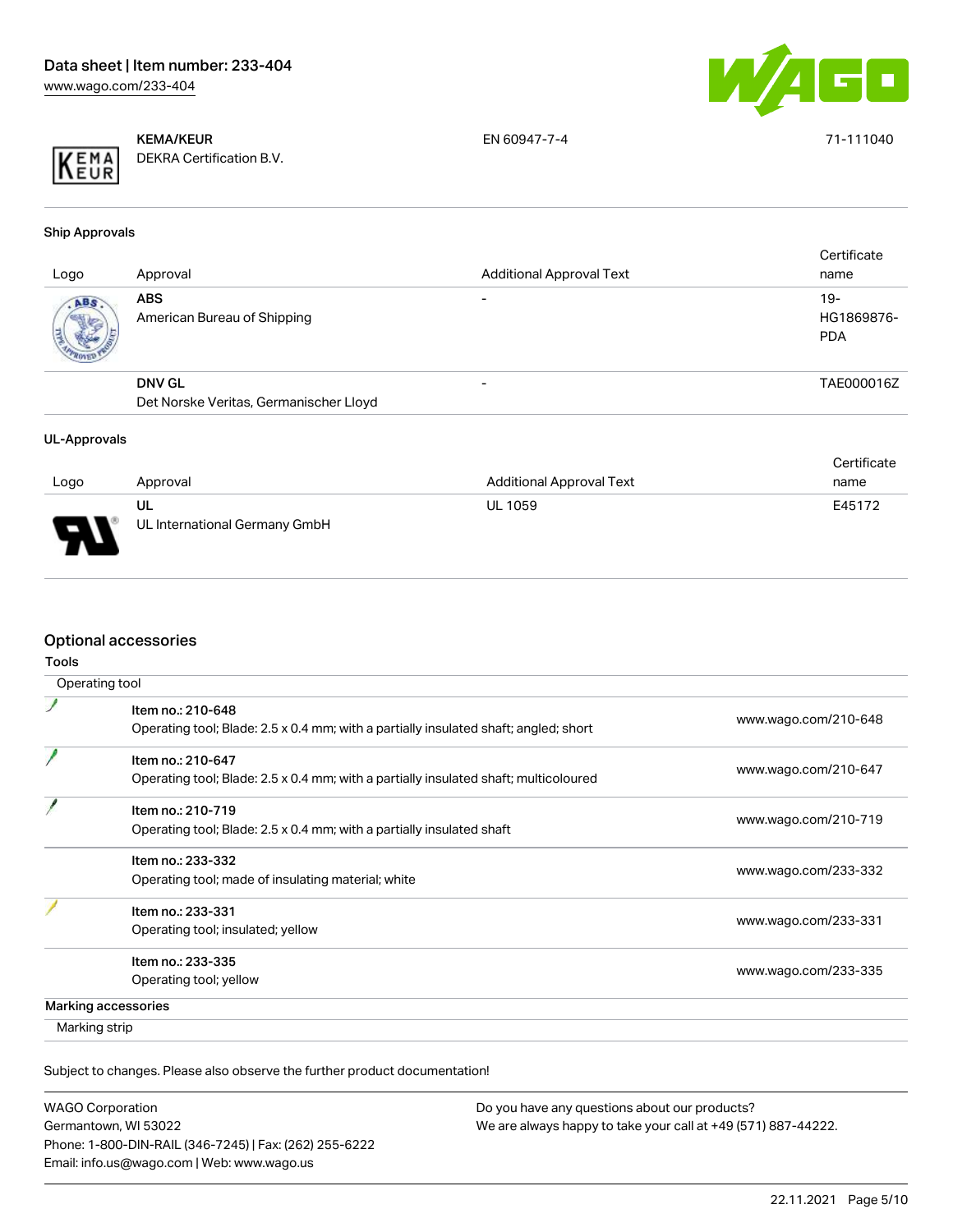Email: info.us@wago.com | Web: www.wago.us

[www.wago.com/233-404](http://www.wago.com/233-404)



|                                                 | Item no.: 210-331/250-207<br>Marking strips; as a DIN A4 sheet; MARKED; 1-48 (100x); Height of marker strip: 2.3 mm/0.091 in; Strip<br>length 182 mm; Horizontal marking; Self-adhesive; white  |                                                                                                                | www.wago.com/210-331<br>/250-207 |                      |
|-------------------------------------------------|-------------------------------------------------------------------------------------------------------------------------------------------------------------------------------------------------|----------------------------------------------------------------------------------------------------------------|----------------------------------|----------------------|
|                                                 | Item no.: 210-331/250-202<br>Marking strips; as a DIN A4 sheet; MARKED; 1-16 (400x); Height of marker strip: 2.3 mm/0.091 in; Strip<br>length 182 mm; Horizontal marking; Self-adhesive; white  |                                                                                                                | /250-202                         | www.wago.com/210-331 |
|                                                 | Item no.: 210-331/254-204<br>Marking strips; as a DIN A4 sheet; MARKED; 17-32 (400x); Height of marker strip: 2.3 mm/0.091 in; Strip<br>length 182 mm; Horizontal marking; Self-adhesive; white |                                                                                                                | /254-204                         | www.wago.com/210-331 |
|                                                 | Item no.: 210-331/250-204<br>Marking strips; as a DIN A4 sheet; MARKED; 17-32 (400x); Height of marker strip: 2.3 mm/0.091 in; Strip<br>length 182 mm; Horizontal marking; Self-adhesive; white |                                                                                                                | /250-204                         | www.wago.com/210-331 |
|                                                 | Item no.: 210-331/254-206<br>Marking strips; as a DIN A4 sheet; MARKED; 33-48 (400x); Height of marker strip: 2.3 mm/0.091 in; Strip<br>length 182 mm; Horizontal marking; Self-adhesive; white |                                                                                                                | /254-206                         | www.wago.com/210-331 |
|                                                 | Item no.: 210-331/250-206<br>Marking strips; as a DIN A4 sheet; MARKED; 33-48 (400x); Height of marker strip: 2.3 mm/0.091 in; Strip<br>length 182 mm; Horizontal marking; Self-adhesive; white |                                                                                                                | /250-206                         | www.wago.com/210-331 |
|                                                 | Item no.: 210-331/254-202<br>Marking strips; as a DIN A4 sheet; MARKED; 1-16 (400x); Height of marker strip: 2.3 mm/0.091 in; Strip<br>length 182 mm; Horizontal marking; Self-adhesive; white  |                                                                                                                | /254-202                         | www.wago.com/210-331 |
|                                                 | Item no.: 210-331/254-207<br>Marking strips; as a DIN A4 sheet; MARKED; 1-48 (100x); Height of marker strip: 2.3 mm/0.091 in; Strip<br>length 182 mm; Horizontal marking; Self-adhesive; white  |                                                                                                                | /254-207                         | www.wago.com/210-331 |
| Ferrules                                        |                                                                                                                                                                                                 |                                                                                                                |                                  |                      |
| Ferrule                                         |                                                                                                                                                                                                 |                                                                                                                |                                  |                      |
|                                                 | Item no.: 216-131<br>Ferrule; Sleeve for 0.25 mm <sup>2</sup> / AWG 24; uninsulated; electro-tin plated; silver-colored                                                                         |                                                                                                                |                                  | www.wago.com/216-131 |
|                                                 | Item no.: 216-151<br>Ferrule; Sleeve for 0.25 mm <sup>2</sup> / AWG 24; uninsulated; electro-tin plated                                                                                         |                                                                                                                |                                  | www.wago.com/216-151 |
|                                                 | Item no.: 216-301<br>Ferrule; Sleeve for 0.25 mm <sup>2</sup> / AWG 24; insulated; electro-tin plated; yellow                                                                                   |                                                                                                                |                                  | www.wago.com/216-301 |
|                                                 | Item no.: 216-321<br>Ferrule; Sleeve for 0.25 mm <sup>2</sup> / AWG 24; insulated; electro-tin plated; yellow                                                                                   |                                                                                                                |                                  | www.wago.com/216-321 |
| <b>Downloads</b><br><b>Documentation</b>        |                                                                                                                                                                                                 |                                                                                                                |                                  |                      |
| <b>Additional Information</b>                   | Technical explanations                                                                                                                                                                          | 2019 Apr 3                                                                                                     | pdf                              | Download             |
|                                                 | Subject to changes. Please also observe the further product documentation!                                                                                                                      |                                                                                                                |                                  |                      |
| <b>WAGO Corporation</b><br>Germantown, WI 53022 | Phone: 1-800-DIN-RAIL (346-7245)   Fax: (262) 255-6222                                                                                                                                          | Do you have any questions about our products?<br>We are always happy to take your call at +49 (571) 887-44222. |                                  |                      |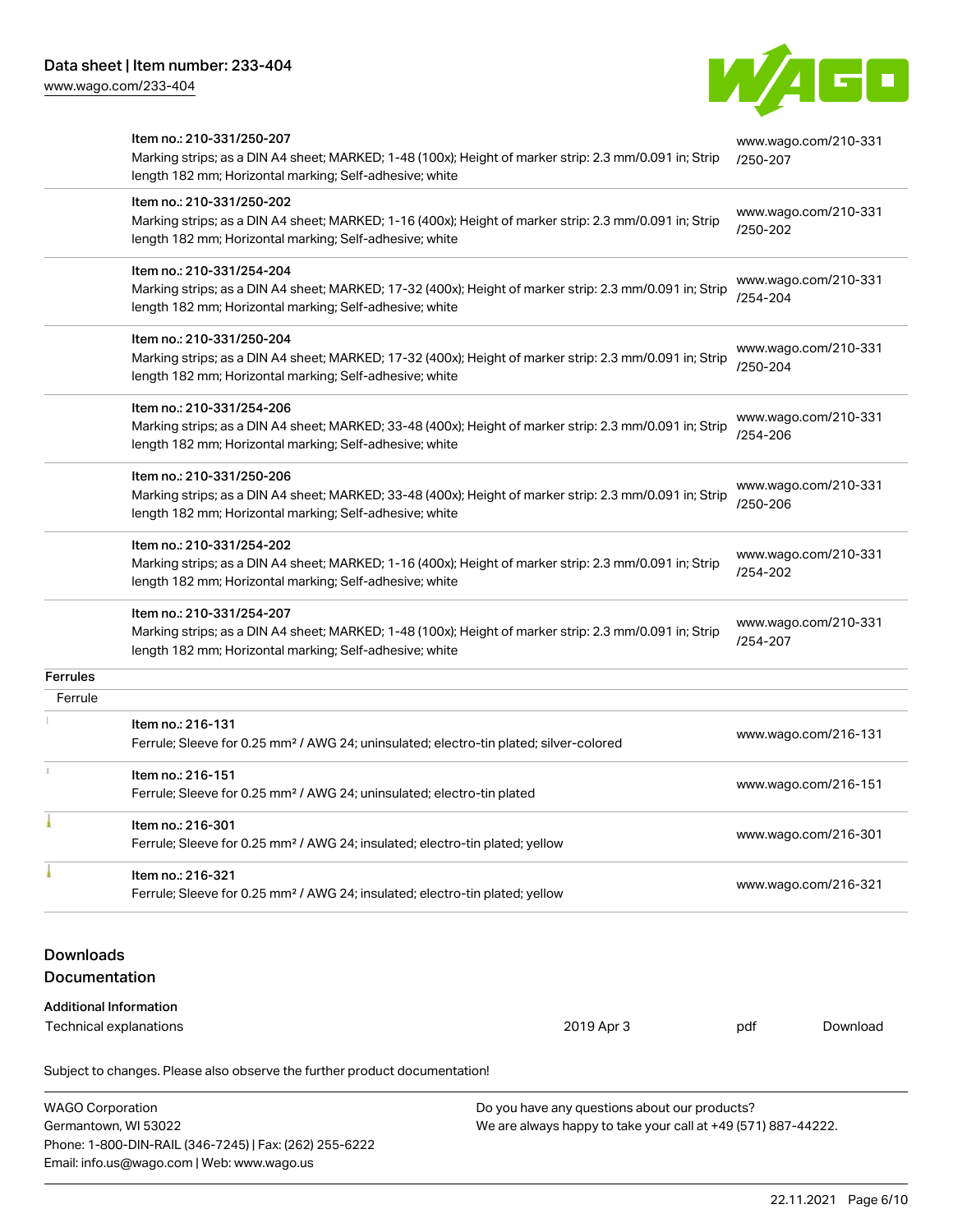

| $2.0 M$ B       |                 |
|-----------------|-----------------|
| pdf<br>125.0 kB | <b>Download</b> |
|                 |                 |

#### CAD files

| EPLAN Data Portal 233-404 | URL | Download |
|---------------------------|-----|----------|
| ZUKEN Portal 233-404      | URL | Download |

#### PCB Design

| Symbol and Footprint 233-404                                                        | URL | Download |
|-------------------------------------------------------------------------------------|-----|----------|
| CAx data for your PCB design, consisting of "schematic symbols and PCB footprints", |     |          |

allow easy integration of the WAGO component into your development environment.

#### Supported formats:

- $\blacksquare$ Accel EDA 14 & 15
- $\blacksquare$ Altium 6 to current version
- $\blacksquare$ Cadence Allegro
- $\blacksquare$ DesignSpark
- $\blacksquare$ Eagle Libraries
- $\blacksquare$ KiCad
- $\blacksquare$ Mentor Graphics BoardStation
- $\blacksquare$ Mentor Graphics Design Architect
- $\blacksquare$ Mentor Graphics Design Expedition 99 and 2000
- $\blacksquare$ OrCAD 9.X PCB and Capture
- $\blacksquare$ PADS PowerPCB 3, 3.5, 4.X, and 5.X
- $\blacksquare$ PADS PowerPCB and PowerLogic 3.0
- $\blacksquare$ PCAD 2000, 2001, 2002, 2004, and 2006
- $\blacksquare$ Pulsonix 8.5 or newer
- $\blacksquare$ **STL**
- $\blacksquare$ 3D STEP
- $\blacksquare$ TARGET 3001!
- П View Logic ViewDraw
- $\blacksquare$ Quadcept
- $\blacksquare$ Zuken CadStar 3 and 4

Subject to changes. Please also observe the further product documentation!

WAGO Corporation Germantown, WI 53022 Phone: 1-800-DIN-RAIL (346-7245) | Fax: (262) 255-6222 Email: info.us@wago.com | Web: www.wago.us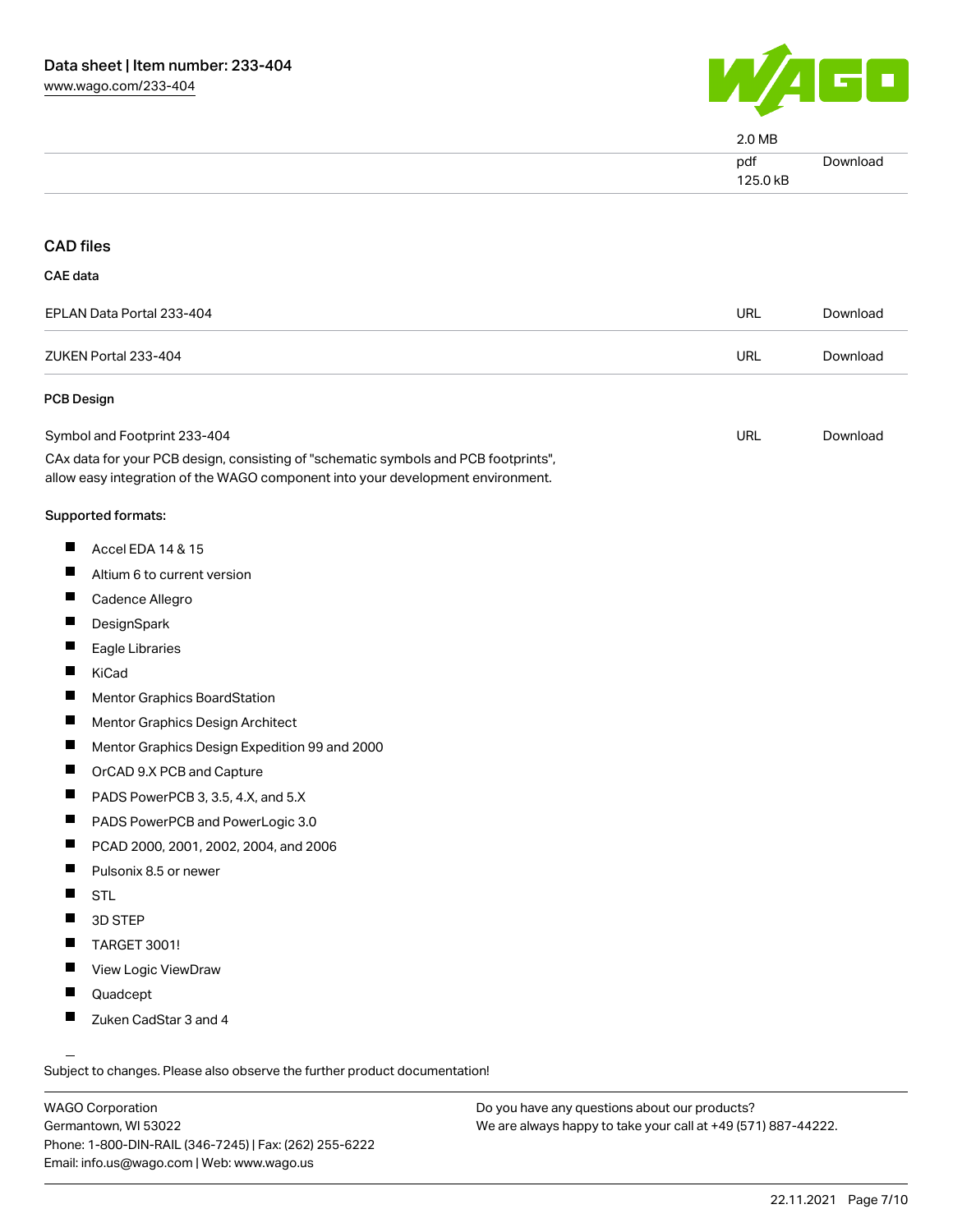$\sqrt{4}$ 

 $\blacksquare$ Zuken CR-5000 and CR-8000

PCB Component Libraries (EDA), PCB CAD Library Ultra Librarian

| CAD data                                                                                                                |     |          |
|-------------------------------------------------------------------------------------------------------------------------|-----|----------|
| 2D/3D Models 233-404                                                                                                    | URL | Download |
|                                                                                                                         |     |          |
| <b>Environmental Product Compliance</b>                                                                                 |     |          |
| <b>Compliance Search</b>                                                                                                |     |          |
| Environmental Product Compliance 233-404                                                                                | URL | Download |
| PCB terminal block; 0.5 mm <sup>2</sup> ; Pin spacing 2.54 mm; 4-pole; CAGE CLAMP <sup>®</sup> ; 0,50 mm <sup>2</sup> ; |     |          |
| orange                                                                                                                  |     |          |

#### Installation Notes

#### Conductor termination



Inserting a conductor via 3.5 mm screwdriver.

Screwdriver actuation parallel to conductor entry



Inserting a conductor via 3.5 mm<br>Inserting a conductor via operating tool. screwdriver.

Screwdriver actuation perpendicular to conductor entry



Subject to changes. Please also observe the further product documentation!

WAGO Corporation Germantown, WI 53022 Phone: 1-800-DIN-RAIL (346-7245) | Fax: (262) 255-6222 Email: info.us@wago.com | Web: www.wago.us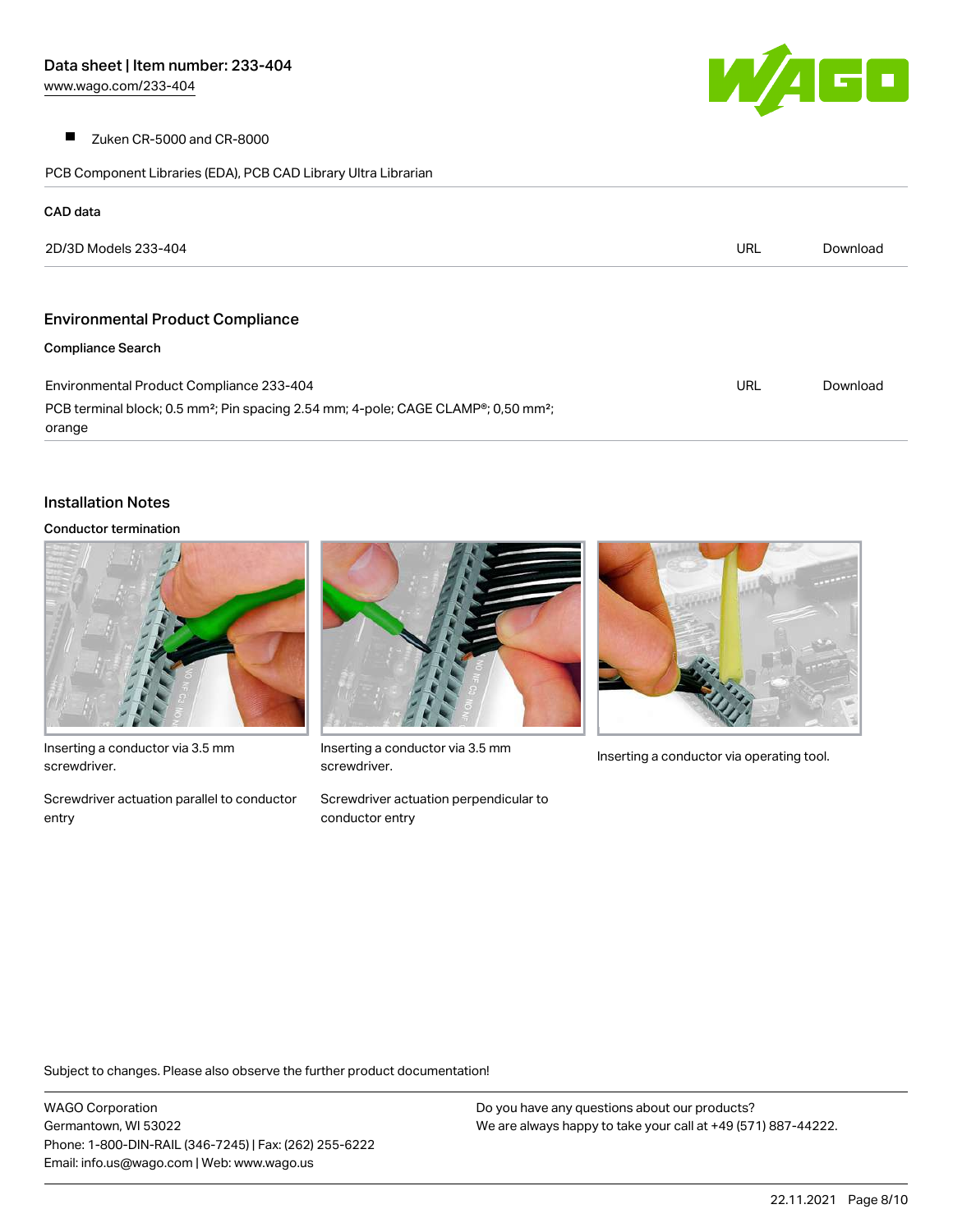[www.wago.com/233-404](http://www.wago.com/233-404)





Compared to standard screwdrivers, these operating tools are far more convenient for wiring PCB terminal strips at factory.

Installation



PCB Terminal Strips placed behind each other save space – staggering them by half the pin spacing simplifies subsequent wiring of the first row.

Installation

Subject to changes. Please also observe the further product documentation!

WAGO Corporation Germantown, WI 53022 Phone: 1-800-DIN-RAIL (346-7245) | Fax: (262) 255-6222 Email: info.us@wago.com | Web: www.wago.us